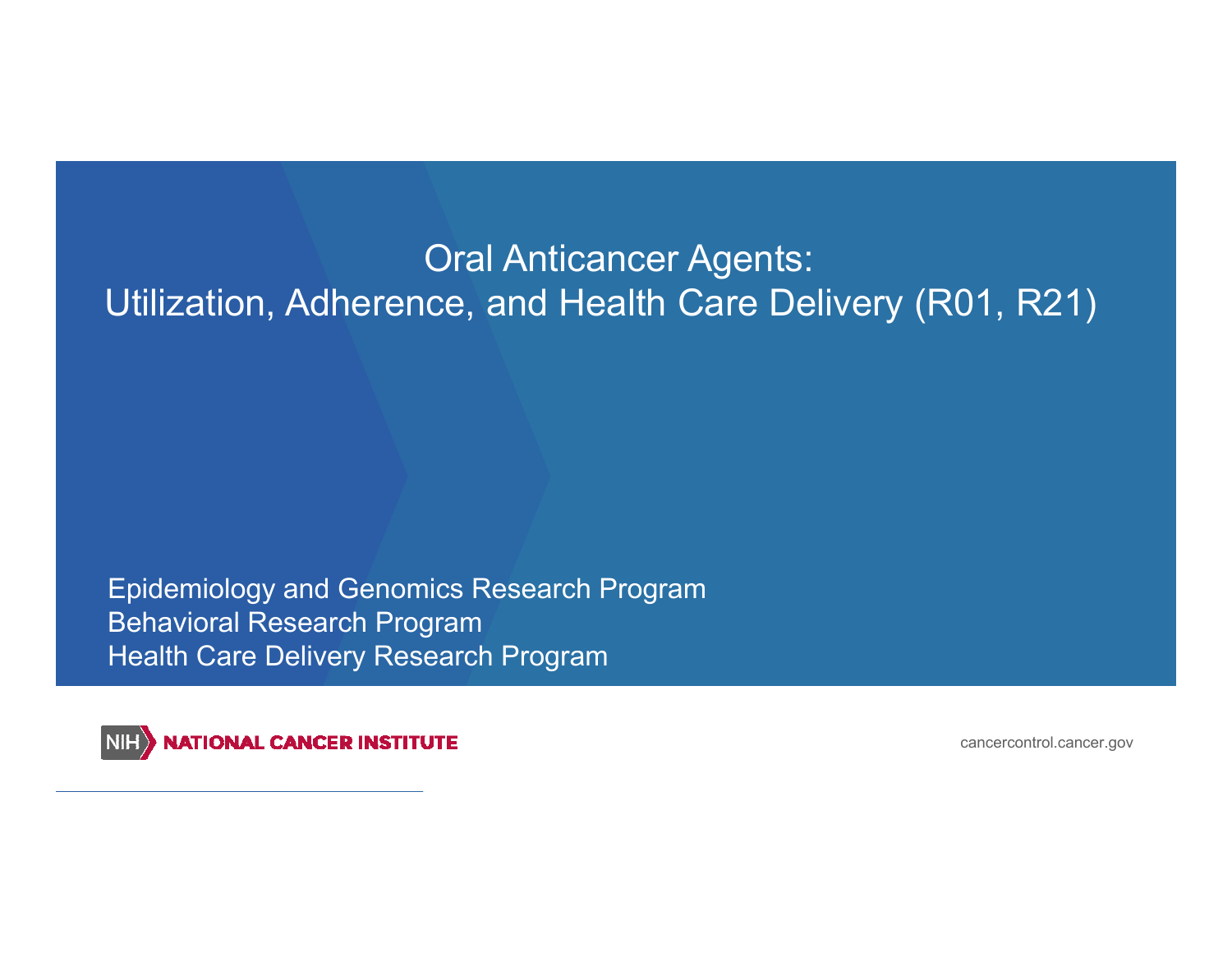### Using WebEx and Webinar Logistics

Г

| ь                       | Participants                                                                                     |
|-------------------------|--------------------------------------------------------------------------------------------------|
| $\nabla$ 2 Q&A          |                                                                                                  |
| All(0)                  |                                                                                                  |
|                         |                                                                                                  |
|                         |                                                                                                  |
|                         |                                                                                                  |
|                         |                                                                                                  |
|                         |                                                                                                  |
|                         |                                                                                                  |
| Ask:                    | <b>All Panelists</b><br>$\hat{\mathcal{L}}$                                                      |
|                         | Select a participant in the ask menu first and type your question here. There is a 256 character |
| limit.                  |                                                                                                  |
| <b>V C</b> Media Viewer |                                                                                                  |
|                         | <b>NON</b><br>וקם<br>OLORADO                                                                     |
|                         |                                                                                                  |
|                         | Please identify yourself to enter this event.                                                    |
|                         |                                                                                                  |
|                         |                                                                                                  |
|                         |                                                                                                  |
|                         | Name                                                                                             |
|                         | Company                                                                                          |
|                         |                                                                                                  |
|                         |                                                                                                  |
|                         | Remember Me                                                                                      |
|                         | Submit                                                                                           |

- Submit questions at any time during the presentation. Type into the Q&A feature on the right of the interface and press "send"
	- ш Closed captioning is available by selecting the Media Viewer Panel on the right hand side of your screen
- $\mathcal{L}_{\mathcal{A}}$  To connect to the live audio, we recommend having the system call you. Enter your telephone number (include area code) and select "Call Me" OR dial in to the session at:
	- Conference #: 1-650-479-3207 Access Code: 730 963 232
	- **This webinar is being recorded**



**NATIONAL CANCER INSTITUTE**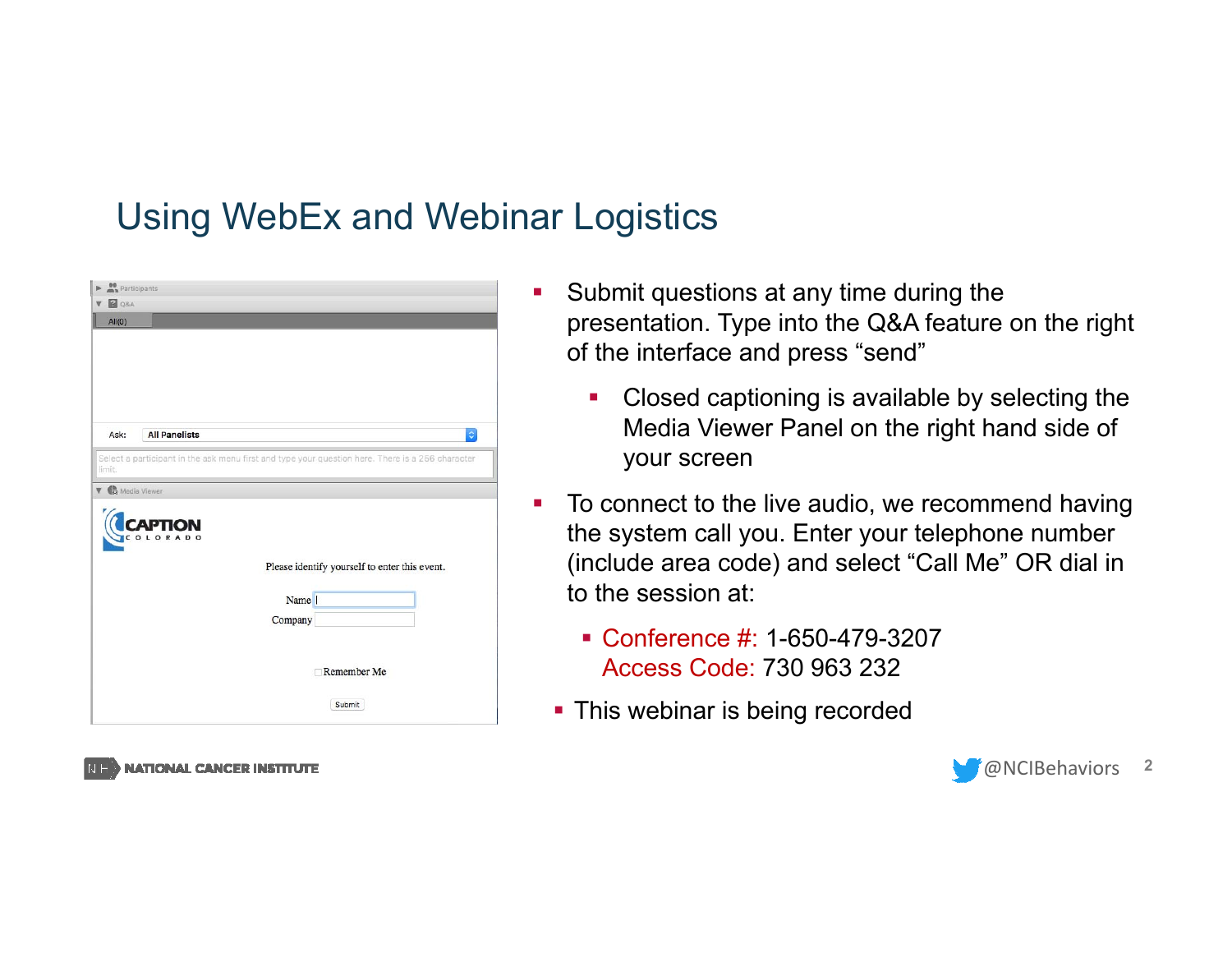#### Webinar Presenters

- Wendy Nelson, PhD, MPH Program Director, Basic Biobehavioral and Psychological Sciences Branch, NCI
- Kate Castro, RN, MS, AOCN Program Director, Healthcare Delivery Research Program, NCI
- Kelly Filipski, PhD, MPH Program Director, Clinical and Translational Epidemiology Branch, NCI

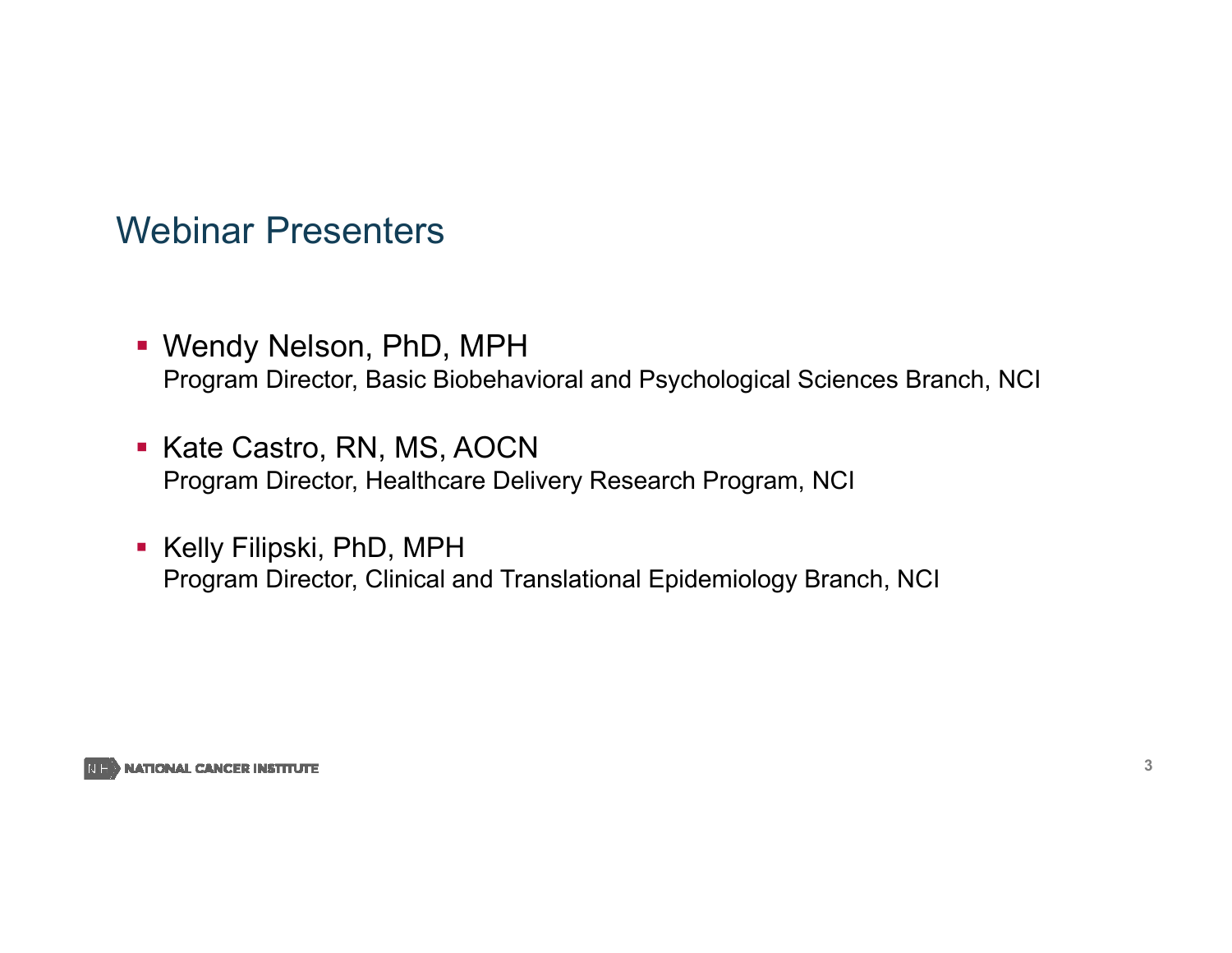## Agenda

- **Background**
- FOA Details
- **Resources**
- **Questions**

Questions about specific aims or grant application details will not be addressed

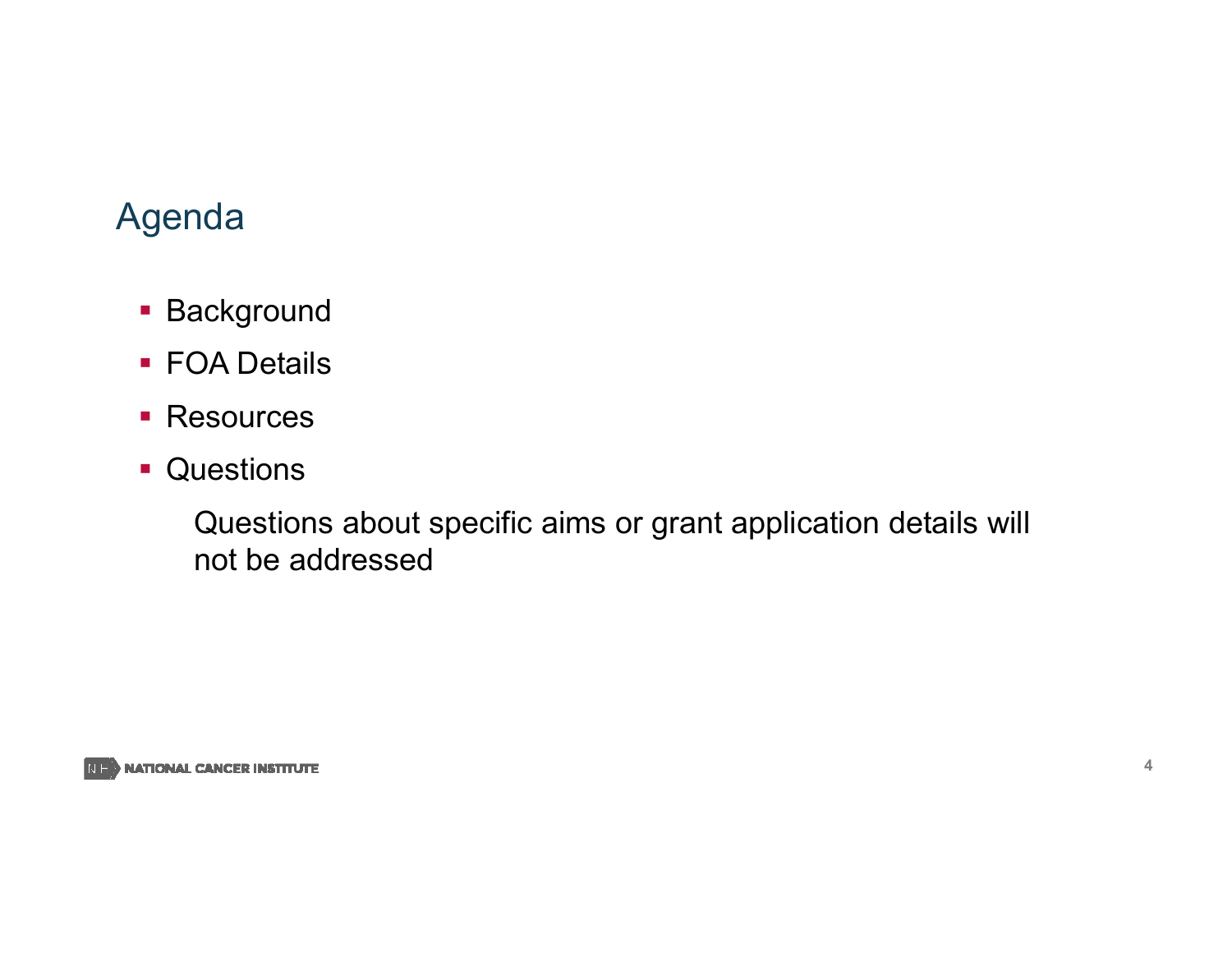# **Background**

*Oral Anticancer Agents: Utilization, Adherence, and Health Care Delivery* 



**NIEW NATIONAL CANCER INSTITUTE**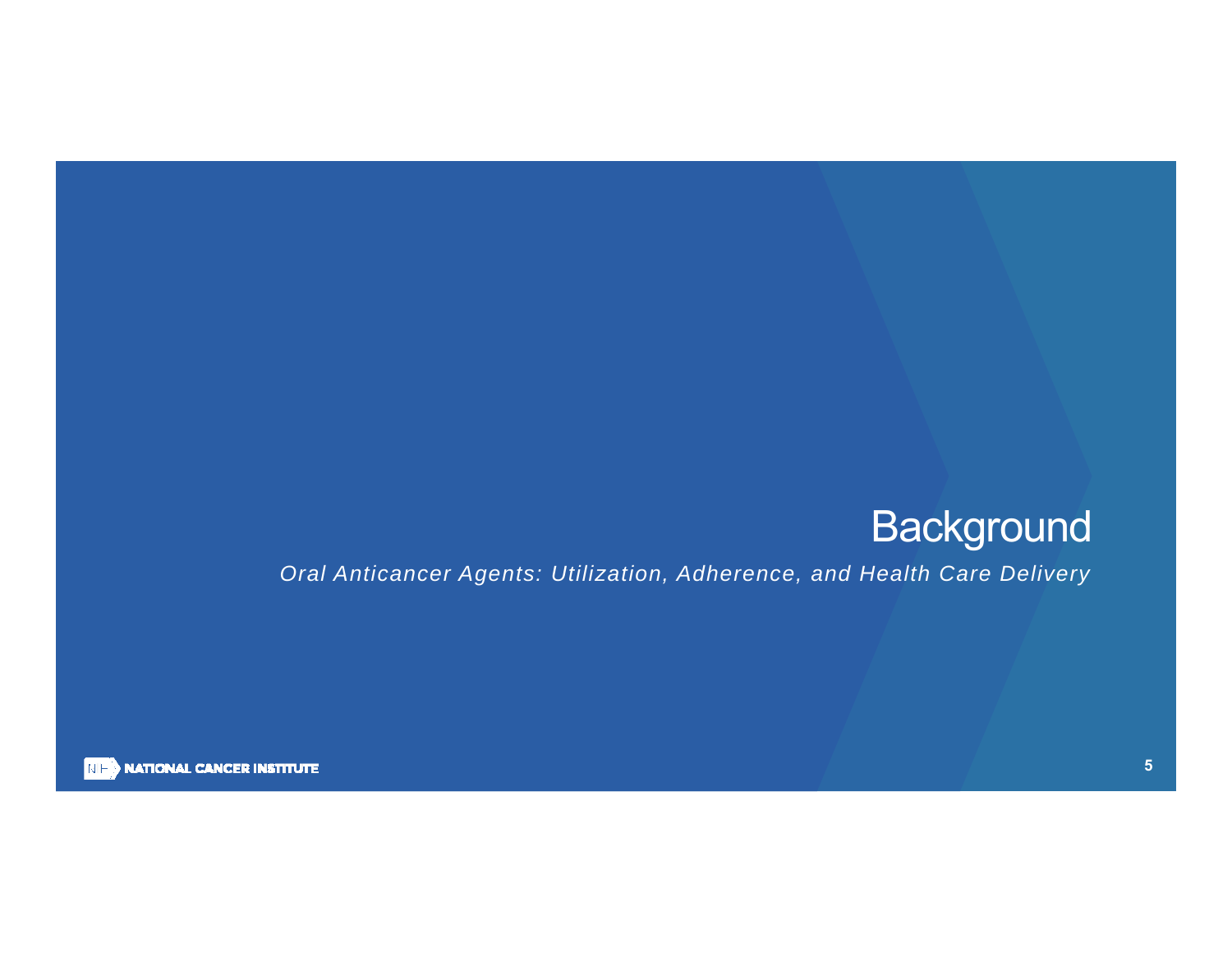## NCI DCCPS Organizational Structure

#### **Division of Cancer Control and Population Sciences (DCCPS)**

| <b>Healthcare Delivery</b> | <b>Behavioral</b> | <b>Epidemiology and</b>  | <b>Surveillance</b> |
|----------------------------|-------------------|--------------------------|---------------------|
| Research                   | Research          | <b>Genomics Research</b> | Research            |
| Program                    | Program           | Program                  | Program             |

The **Division of Cancer Control and Population Sciences (DCCPS)** aims to reduce cancer morbidity and mortality, as well as enhance the quality of life for cancer survivors.

#### **cancercontrol.cancer.gov**

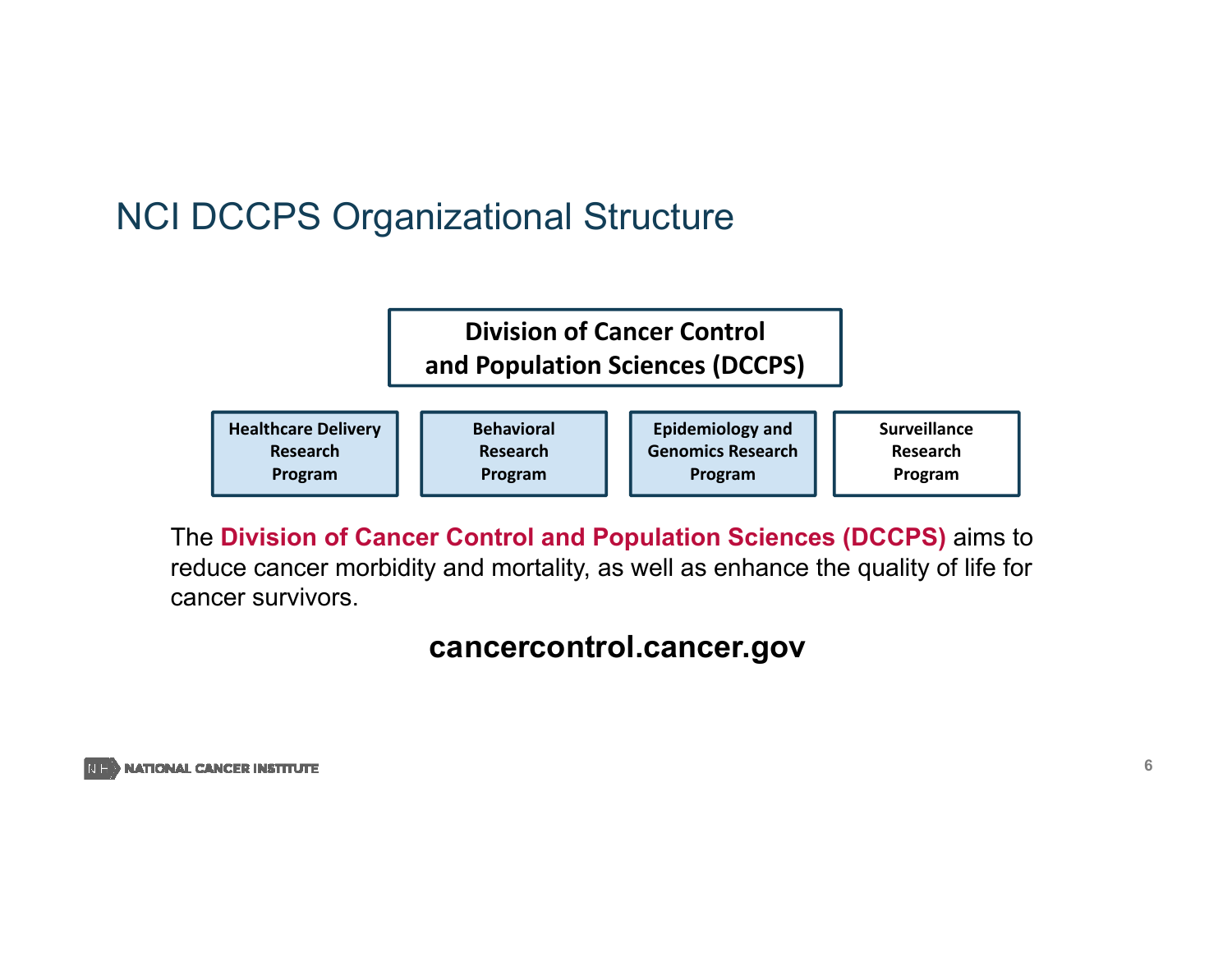## Grant Mechanisms – R01 and R21

| <b>NIH Research Project Grant</b><br>(R01)<br>PA-17-060 |                                                                       | <b>NIH Exploratory/Developmental Grant</b><br>(R21)<br>PA-17-061 |                                                                       |
|---------------------------------------------------------|-----------------------------------------------------------------------|------------------------------------------------------------------|-----------------------------------------------------------------------|
|                                                         | Supports discrete, specified, circumscribed<br>research projects      | Е                                                                | Supports exploratory/developmental<br>research projects               |
|                                                         | Most commonly used grant mechanism                                    | п                                                                | May be used for pilot or feasibility studies                          |
|                                                         | No specific dollar limit                                              | п                                                                | Preliminary data not required                                         |
|                                                         | - Advance permission required for<br>≥\$500K direct costs in any year |                                                                  | Direct costs for the two-year project period<br>may not exceed \$275K |
|                                                         | 3-5 years of funding                                                  |                                                                  | 2 years of funding                                                    |
|                                                         | Standard receipt dates                                                |                                                                  | Standard receipt dates                                                |

For more information: grants.nih.gov/grants/funding/funding\_program.htm#RSeries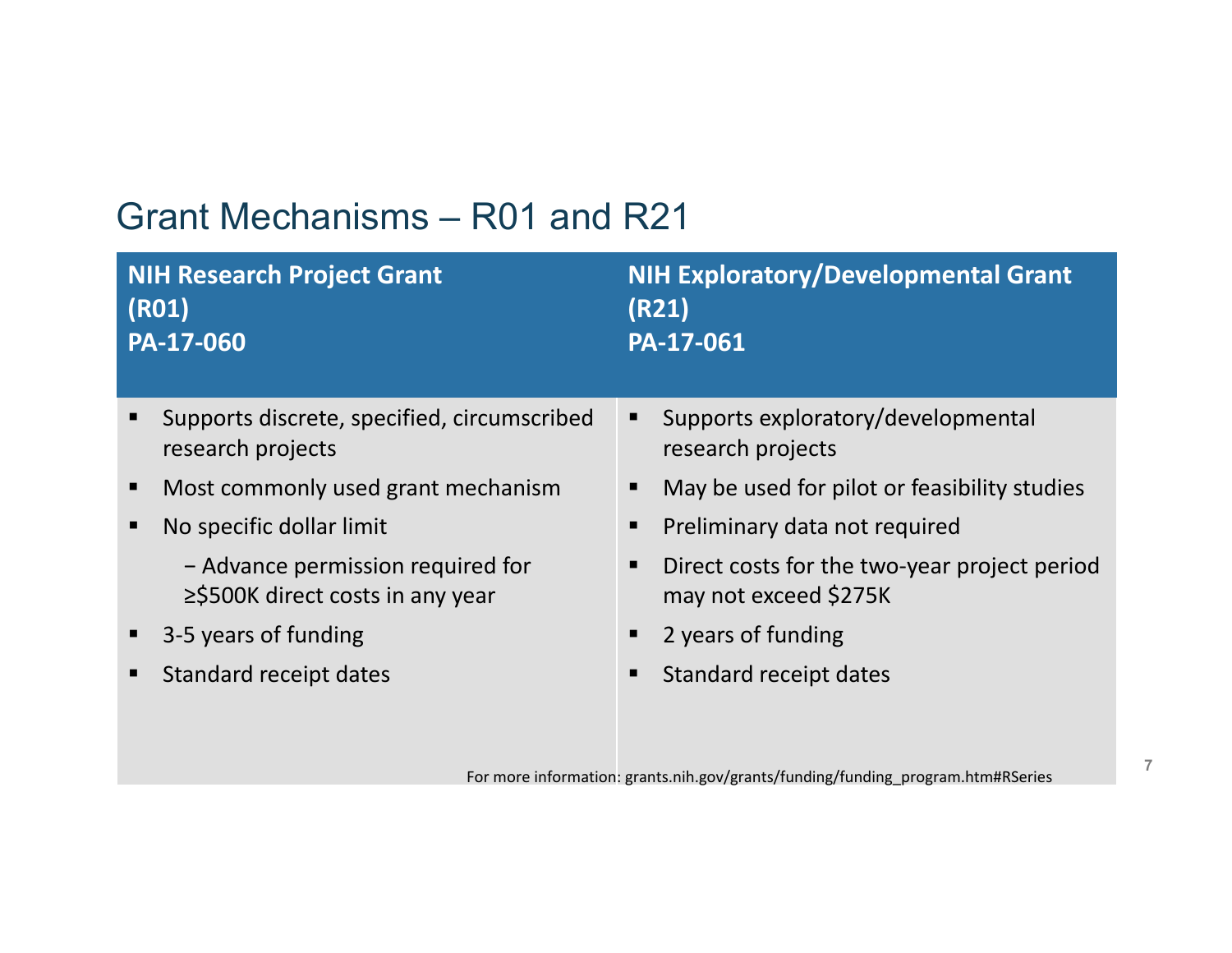## FOA Details

*Oral Anticancer Agents: Utilization, Adherence, and Health Care Delivery* 



**NIEW NATIONAL CANCER INSTITUTE**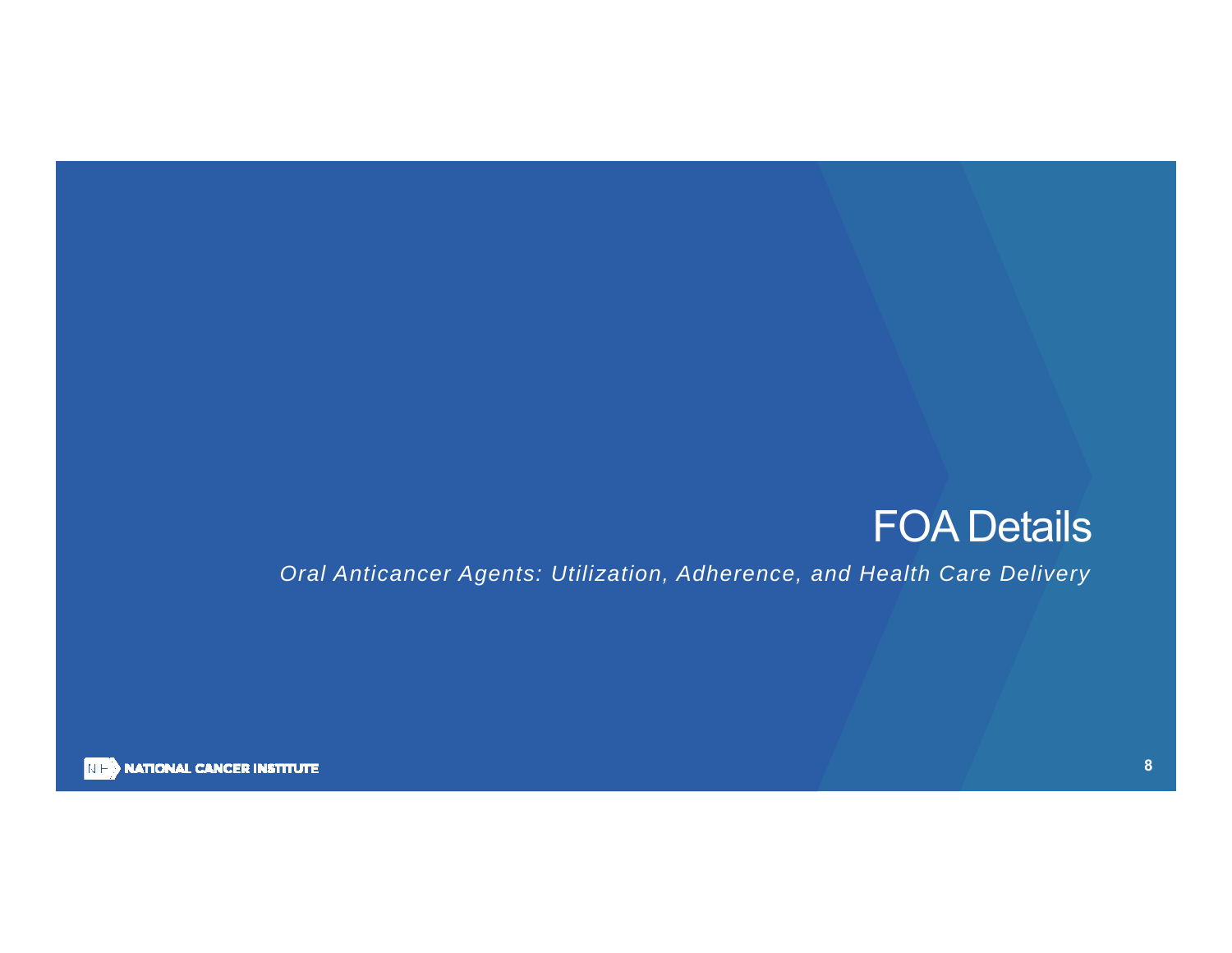### **Motivation**

- $\mathcal{L}_{\mathcal{A}}$ Targeted oral anticancer (OAC) medications have transformed cancer care
- OAC medications offer many potential advantages over traditional IV chemotherapy
	- − Superior effectiveness
	- − Convenient home-based treatment
	- − A sense of control over treatment
	- − Avoid IV infusions, trips to infusion center
- **Potential downsides of OAC medications** 
	- − Complex treatment regimens, often in addition to other medication regimens
	- − OAC medications require strict adherence to be effective
	- − Patients/caregivers are responsible for symptom management
	- − Financial burden
	- − Difficulties acquiring OAC medication

**NATIONAL CANCER INSTITUTE**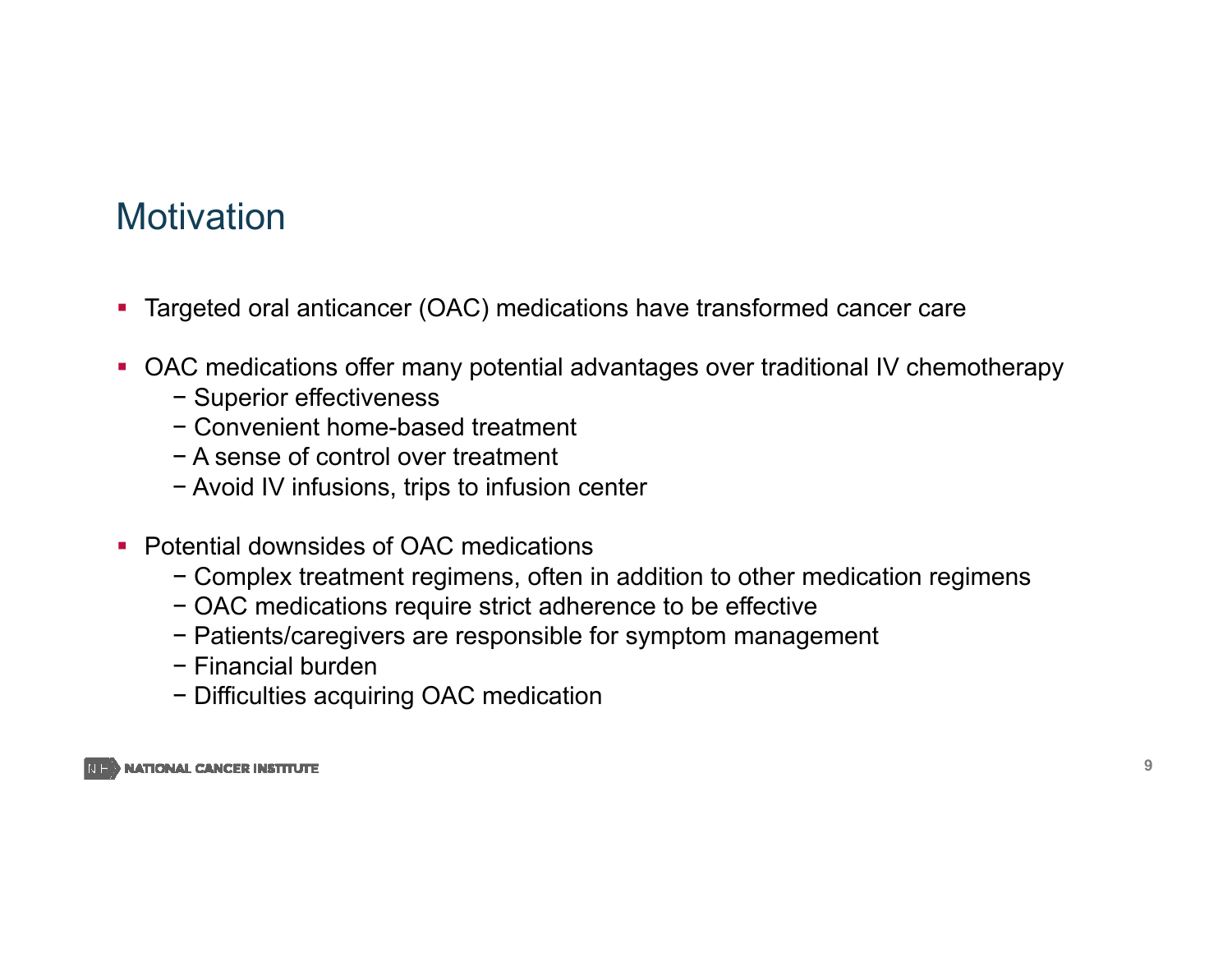## Why do we need this funding opportunity announcement?

#### **Utilization**

- − Little information is available on the adoption of newly approved targeted oral agents
- − Little information is available on off-label use of oral agents
- − Are targeted oral agents being prescribed appropriately?
- Adherence
	- − Strict adherence is critical to achieving an optimal clinical outcome
	- − Suboptimal adherence may lead to relapse, side-effects, unnecessary treatment changes, increased use of health care resources
- Health Care Delivery
	- − Health care systems need to establish new roles, responsibilities, safety standards, patient education strategies for targeted oral therapies
	- − Home-based treatment with targeted oral therapy requires new models of care coordination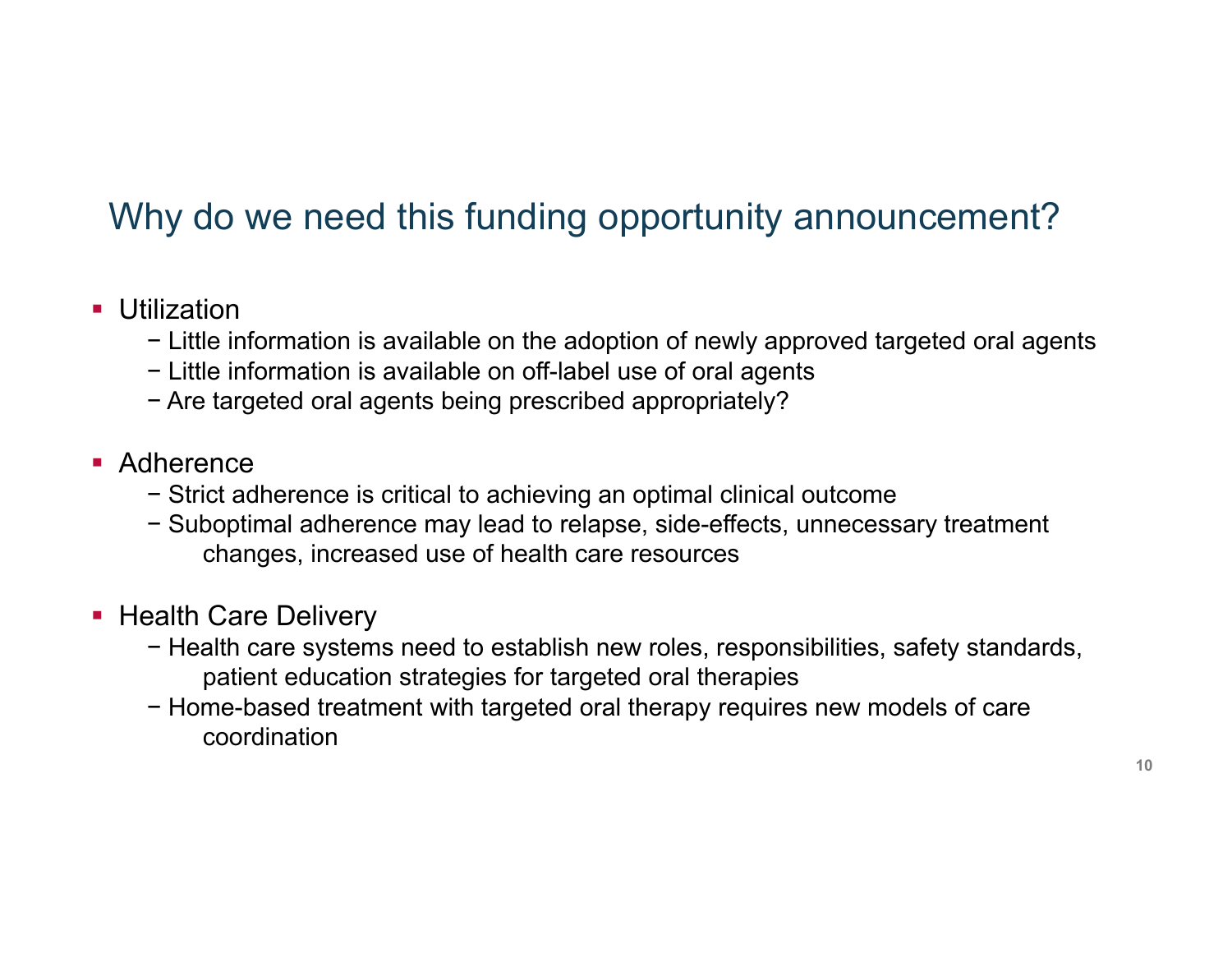#### Purpose

- Assess and describe the current state of oral anticancer medication utilization, adherence, and delivery
- **I** Identify the structural, systemic, and psychosocial barriers to adherence
- **Develop models and strategies to improve safe and effective delivery** of oral anticancer agents so that clinical outcomes are optimized

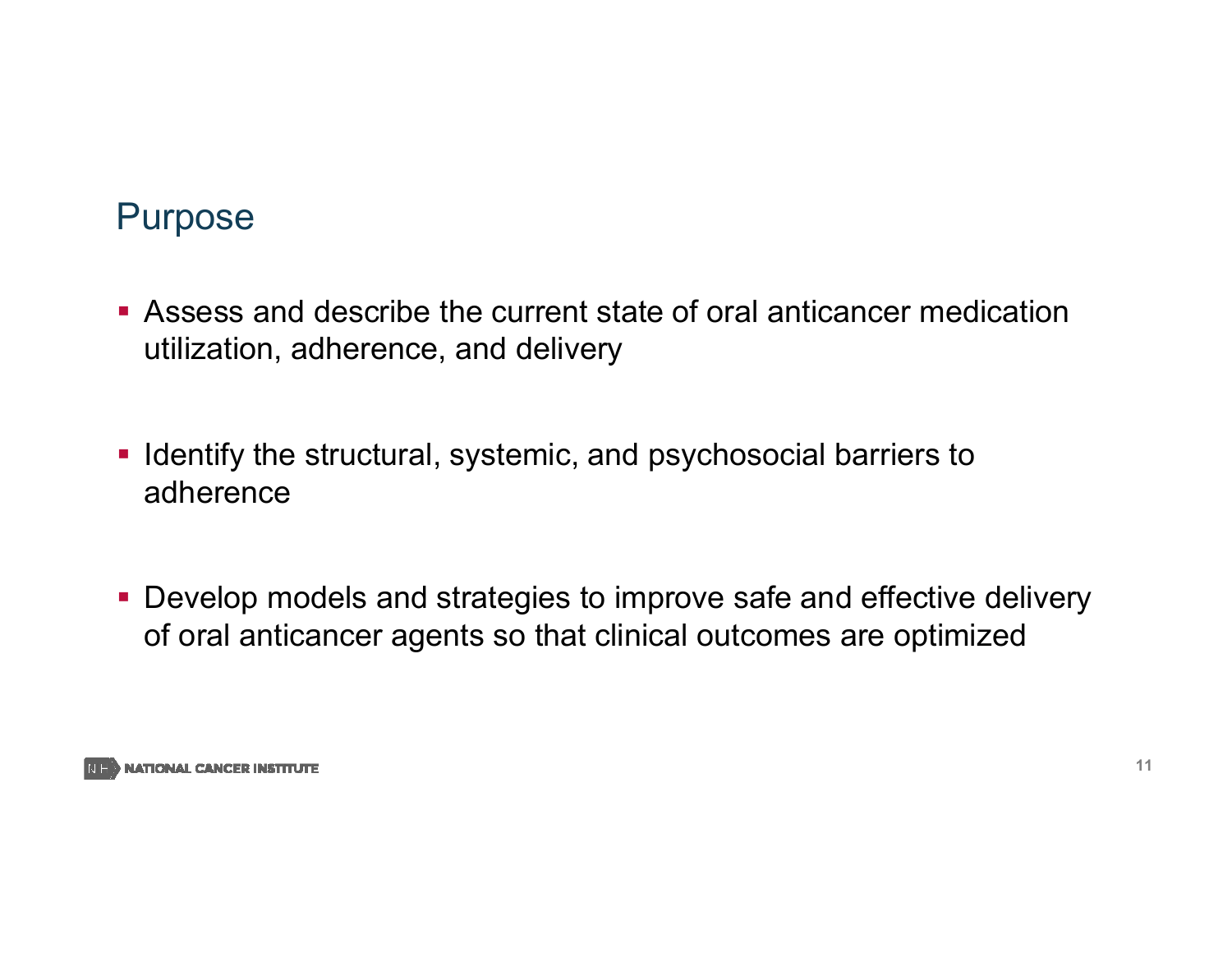## **Considerations**

- Applicants should focus on at least one of the following
	- − Specific type of cancer
	- − Class of drugs
	- − Patients subject to disparities
- Studies may be observational/descriptive or include interventions; observational studies should emphasize modifiable factors for future interventions
- Studies may focus on utilization, adherence, or health care delivery issues related to oral anticancer agents (no need to study everything)
- Consult your Program Director if you have questions

**NATIONAL CANCER INSTITUTE**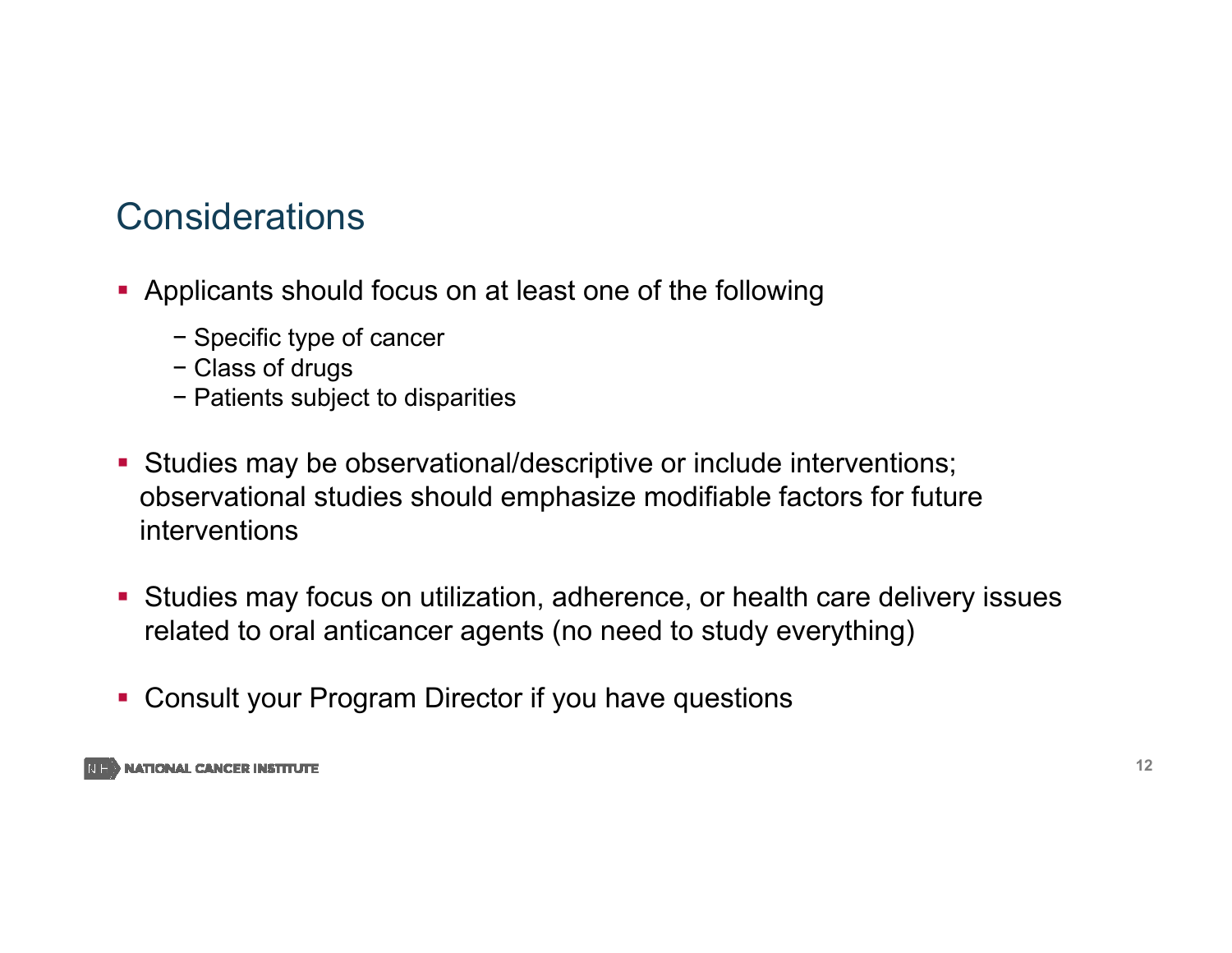### Research Priorities

- Cross-disciplinary collaborations (e.g., pharmacists, research nurses, social workers, financial navigators)
- **Studies focused on newer molecularly targeted therapies**
- **Primary data collection is encouraged**

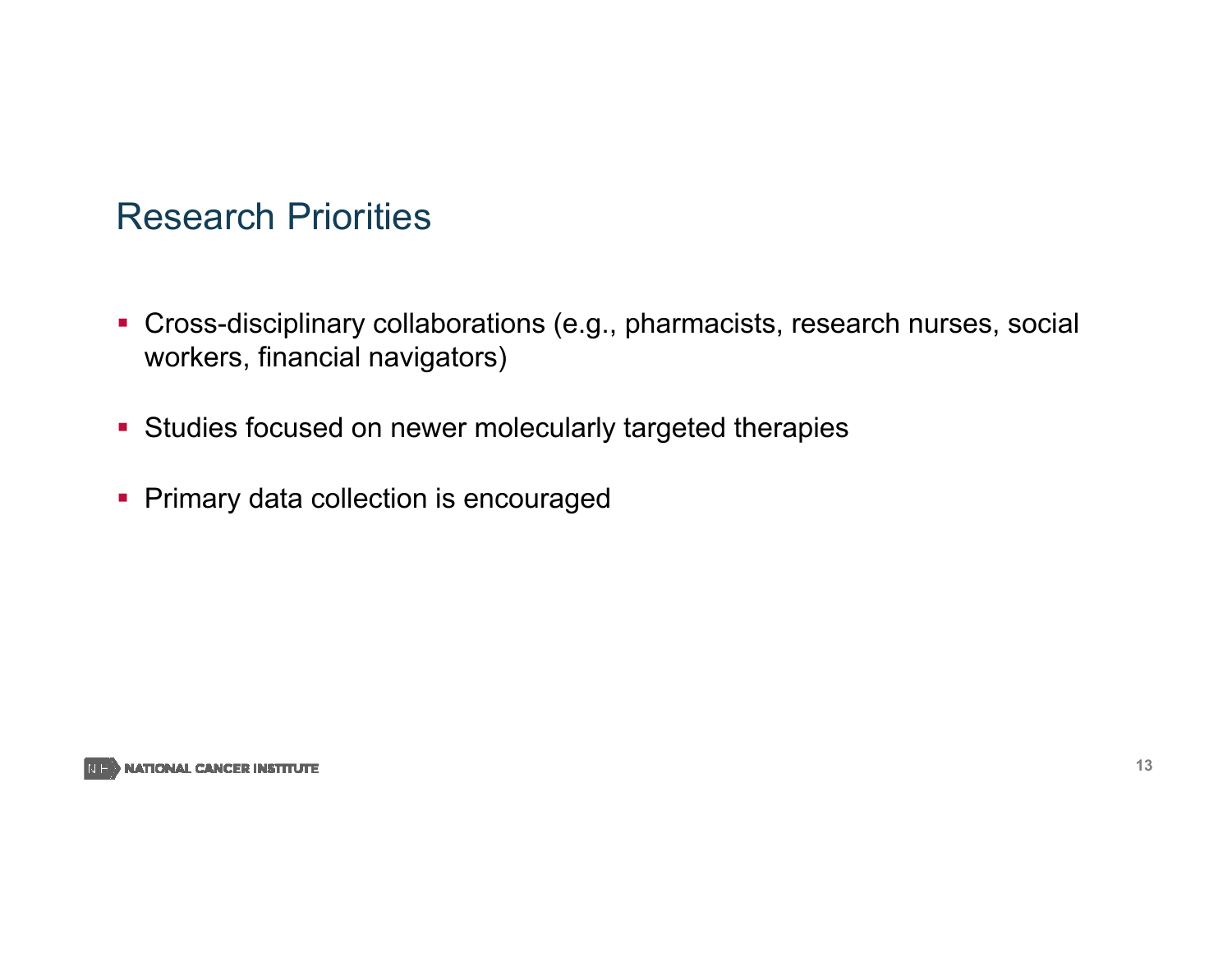## Utilization Challenges

- Understand how targeted therapies are being prescribed and used
	- −Disparities in access
	- − Off-label use
- Potential research questions:
	- − What are the patient and provider characteristics associated with prescribing and use of molecularly targeted agents?
	- − Are there sociodemographic or health-related factors (e.g., comorbidities) that affect utilization?
	- − What are current trends in utilization of newly approved targeted oral therapies?

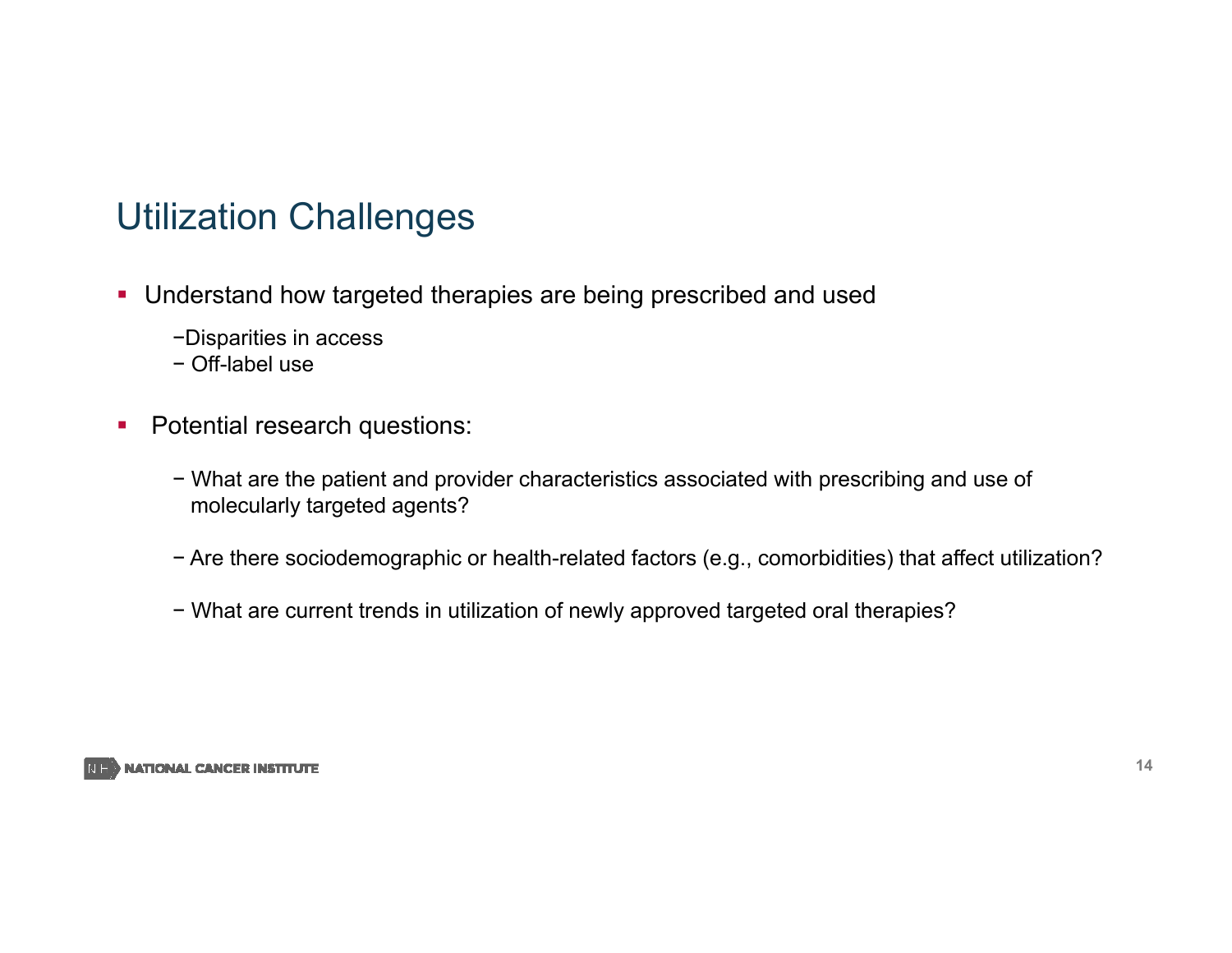## Adherence Challenges

- Understand how cognitive, affective, and motivational processes influence adherence behavior
	- − Beliefs about the safety and effectiveness of a "pill"
	- − Depression, anxiety
- $\blacksquare$  Potential research questions:
	- − How do patients perceive the risks associated with oral therapy, and how do these risk perceptions influence adherence?
	- − Are there major differences in patterns of adherence depending on the duration or complexity of the treatment regimen?
	- − How do financial considerations (e.g., out-of-pocket costs) influence adherence?

**NATIONAL CANCER INSTITUTE**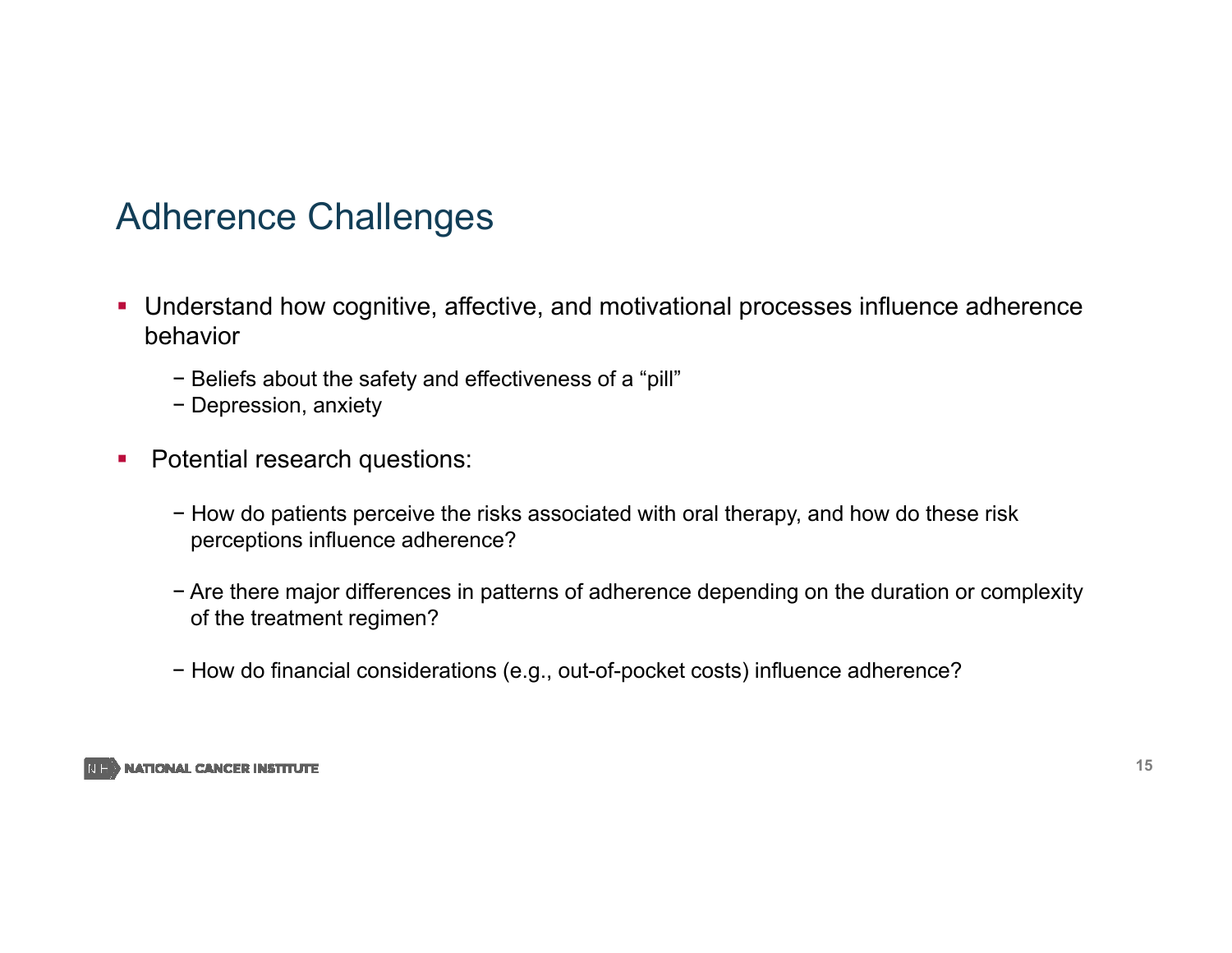## Health Care Delivery Challenges

- Understand how health care delivery systems are adapting to meet safety standards and the educational needs of patients and caregivers
	- − Symptom management
	- − Coordination of care
- Potential research questions:
	- − What system, health care team, provider, and patient-level factors are associated with the safe administration of oral agents?
	- − How does reimbursement affect symptom management and monitoring?
	- − What features of health care delivery systems lead to improved safety and adherence?

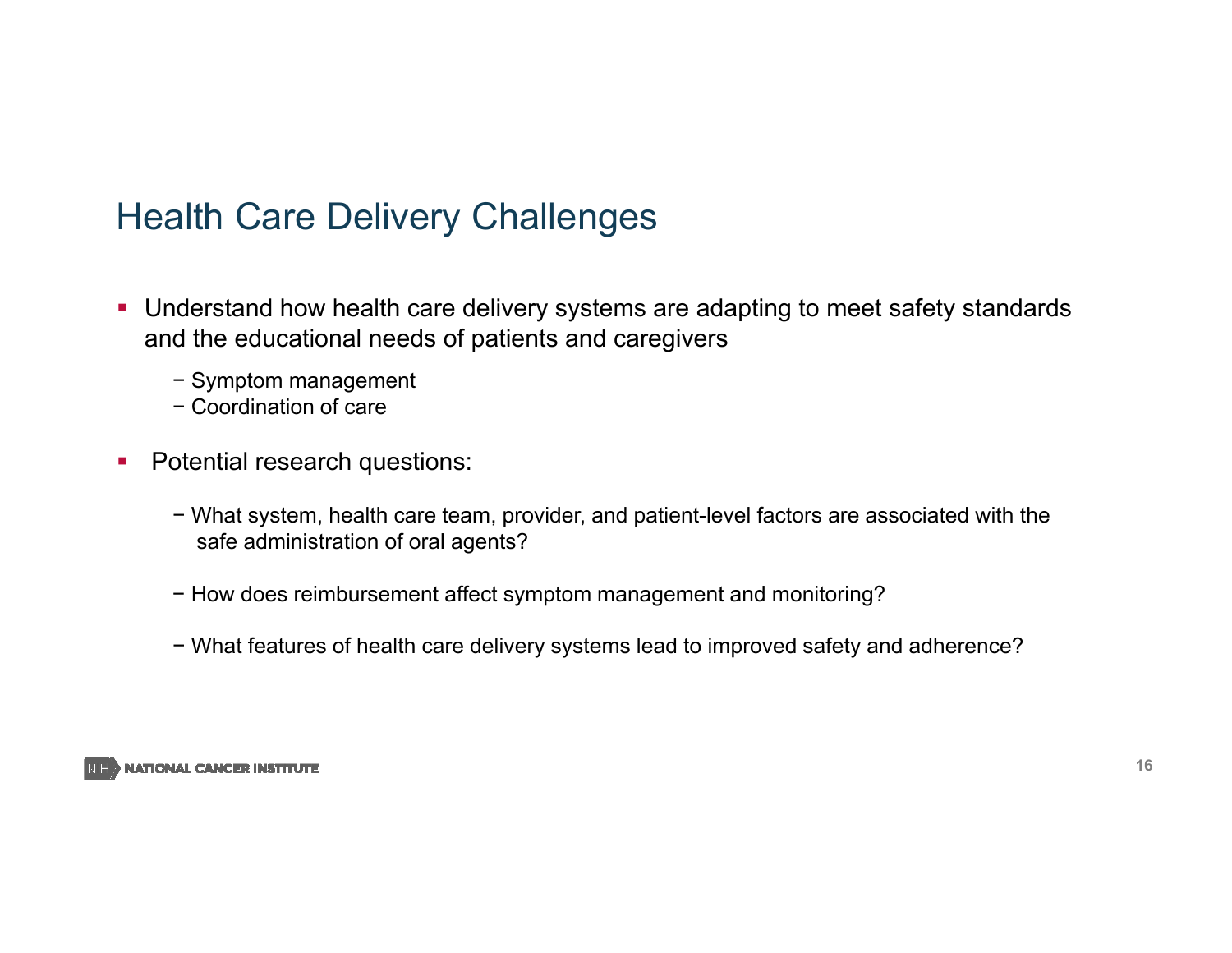## **Resources**

*Oral Anticancer Agents: Utilization, Adherence, and Health Care Delivery* 



**NIEW NATIONAL CANCER INSTITUTE**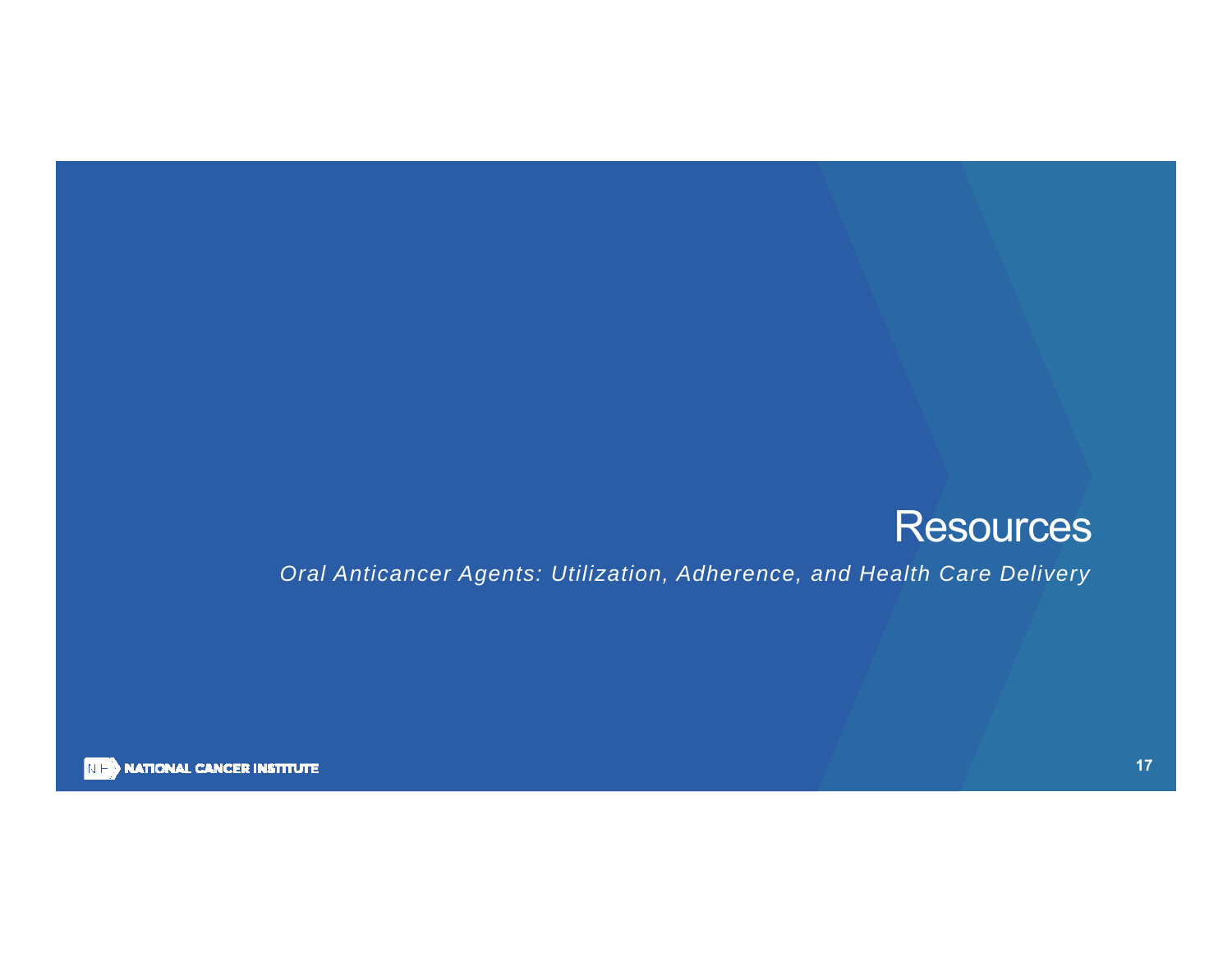## Read the FOAs Carefully

- PA-17-060 (R01); PA-17-061 (R21)
- Upcoming R01 application due dates: June 5, 2017; October 5, 2017
- Upcoming R21 application due dates: June 16, 2017; October 16, 2017
- Start the process early! Allow time for registration in Grants.gov and NIH eRA Commons
- Verify successful submission by checking the eRA Commons

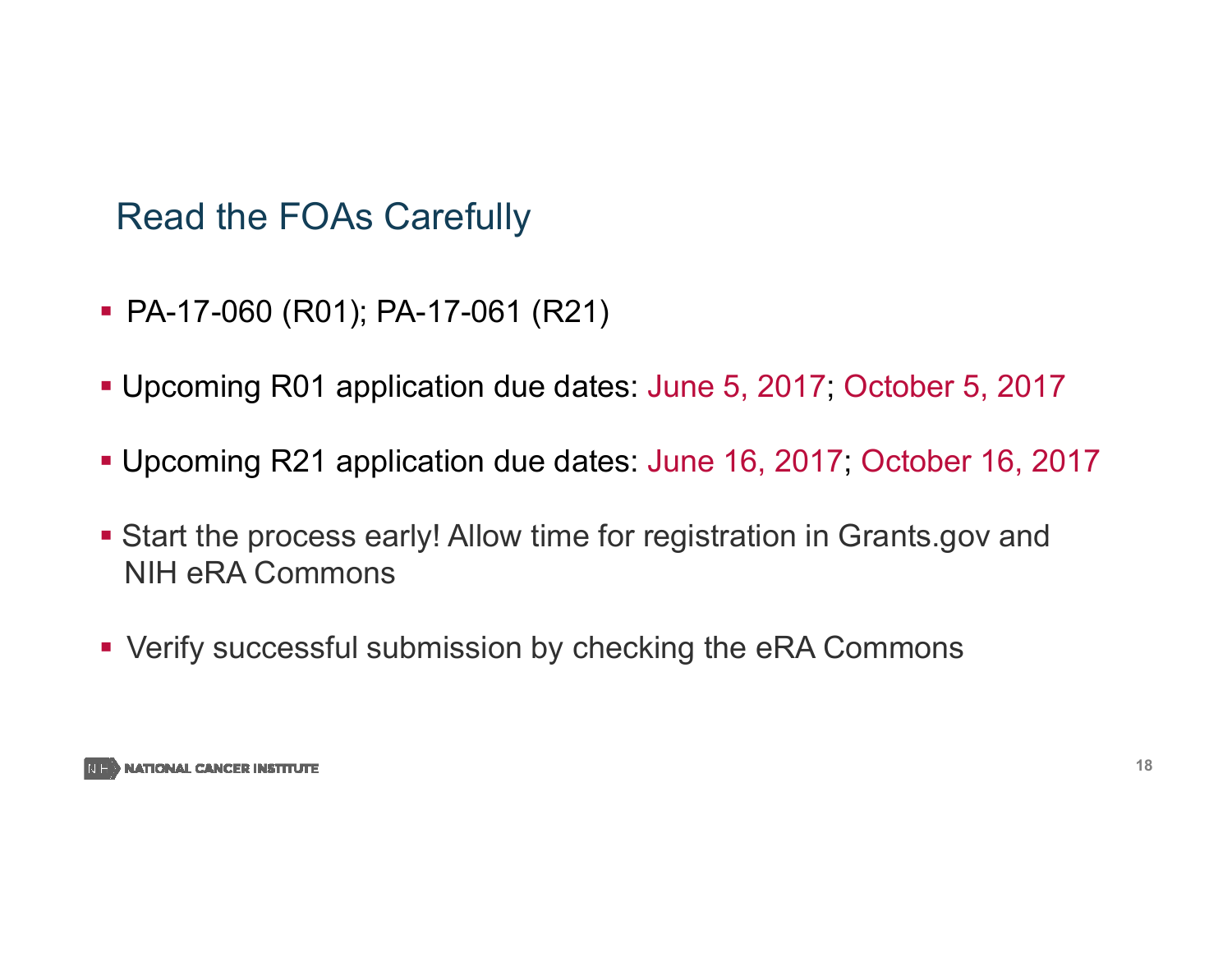### Program Contacts

- Wendy Nelson, PhD Nelsonw@mail.nih.gov 240-276-6971 **Adherence**
- Kate Castro, RN, MS, AOCN Kathleen.Castro@nih.gov 240-276-6834 Health Care Delivery
- Kelly Filipski, PhD Kelly.Filipski@nih.gov 240-276-6841 **Utilization**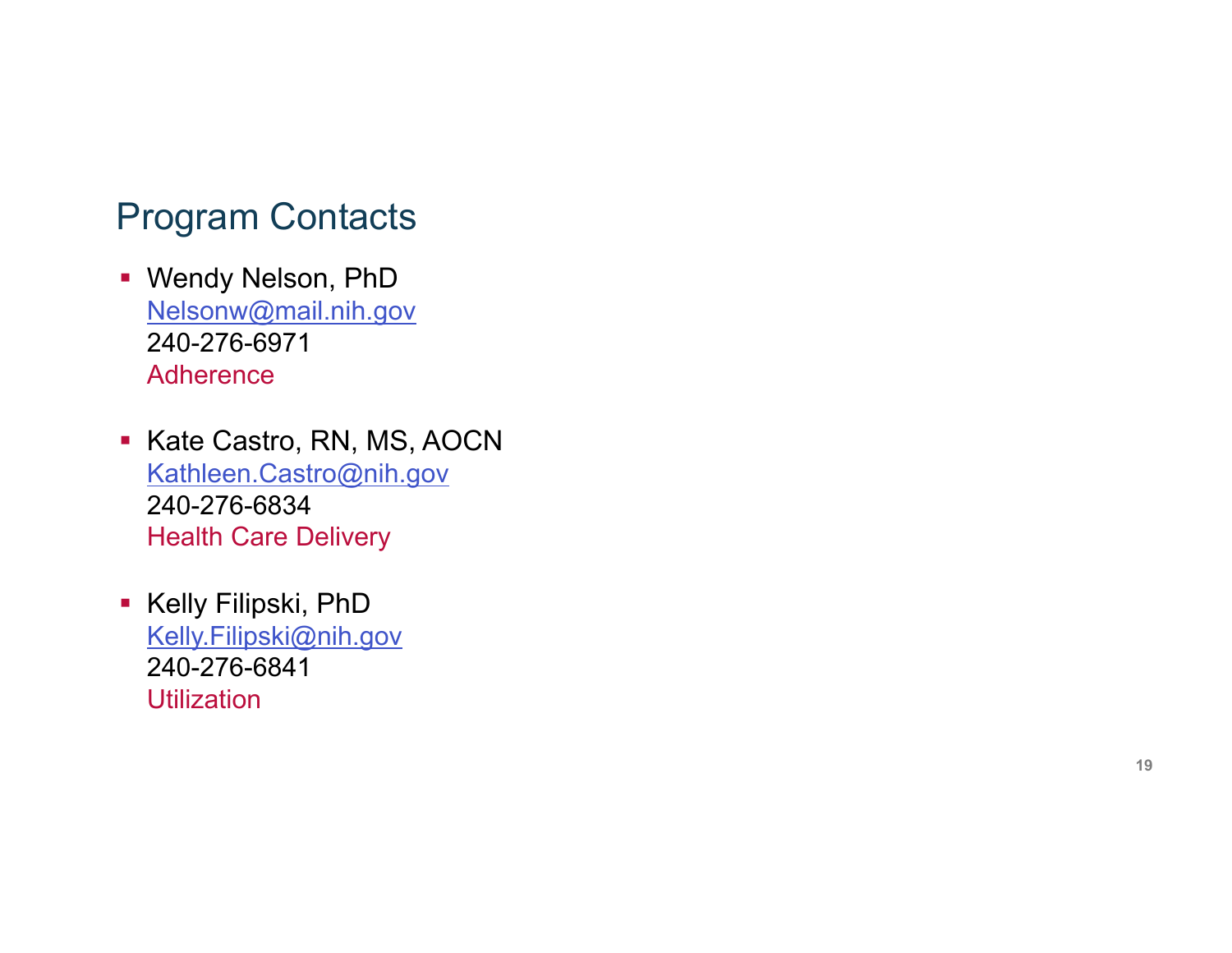## **Questions**

*Oral Anticancer Agents: Utilization, Adherence, and Health Care Delivery* 



**NIEW NATIONAL CANCER INSTITUTE**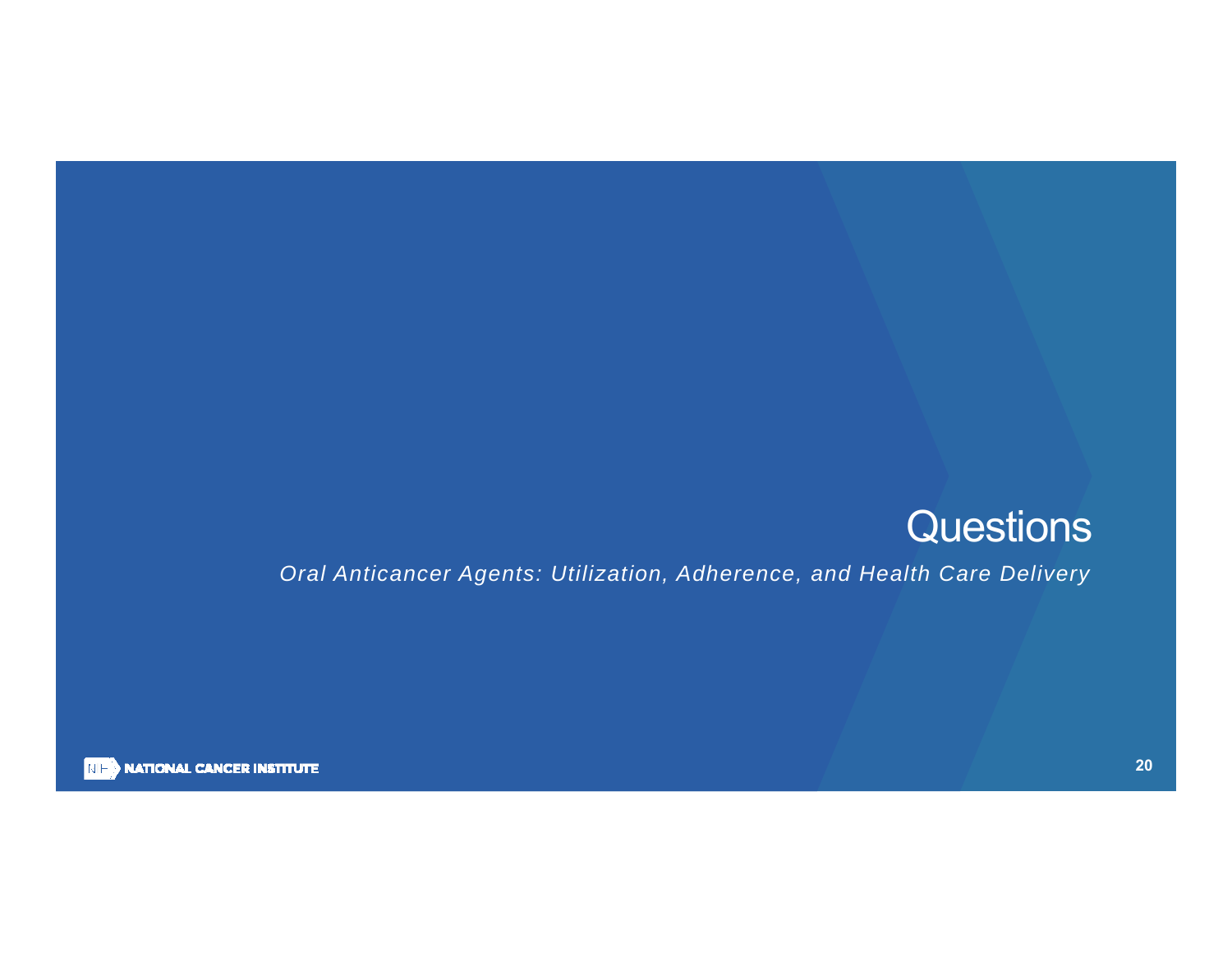## Next Steps

- Email additional questions to <u>ncidccpsbrpadvances@mail.nih.gov.</u>
- Today's webinar and list of Q&As (both leading up to and following the webinar) will be posted online:
	- **Example: Cancercontrol.cancer.gov/brpwebinars**